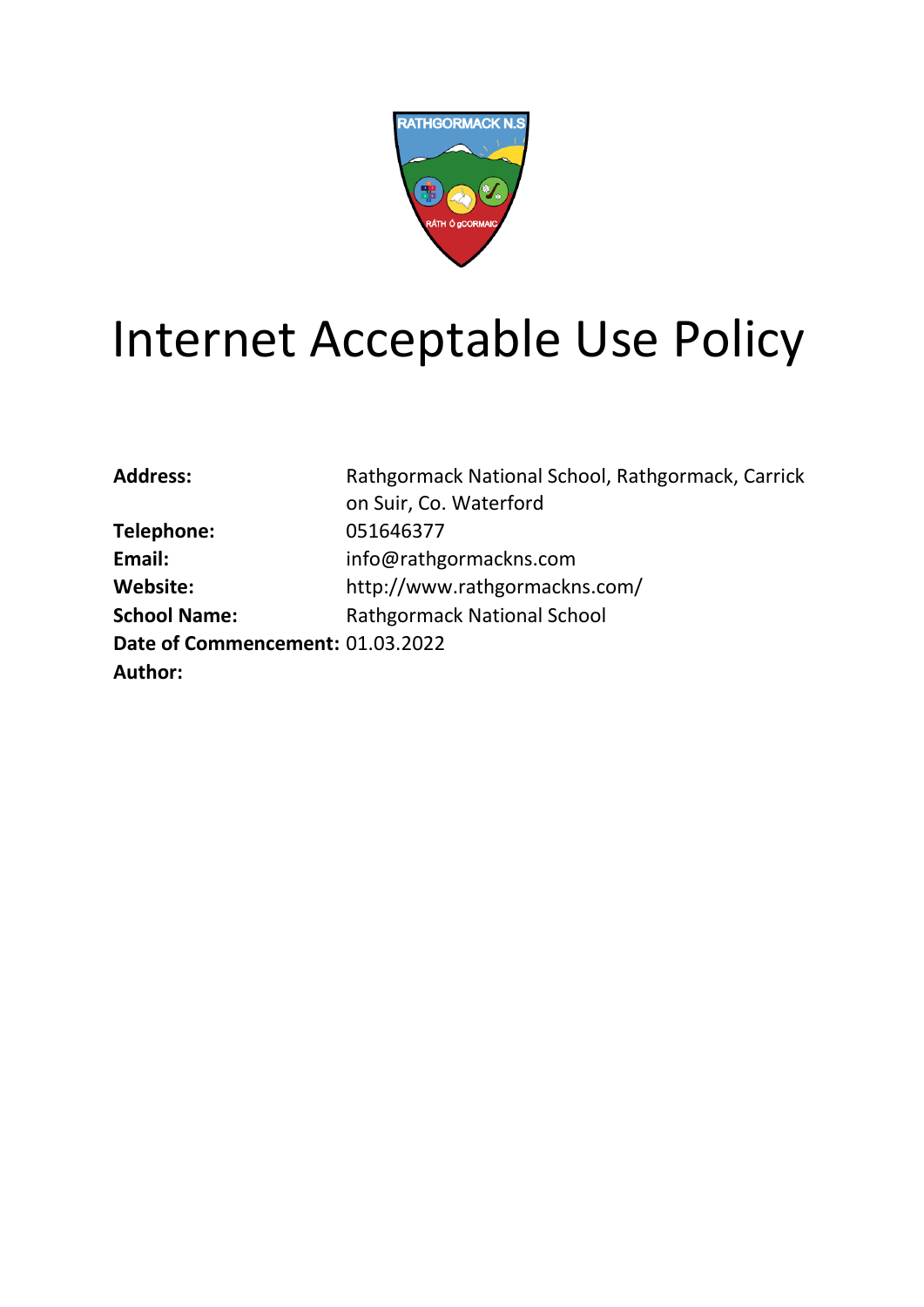# **Contents**

- 1. General Approach
- 2. Content Filtering
- 3. School Ipads
- 4. Internet Use
- 5. Email and Messaging
- 6. Social Media
- 7. Personal Devices
- 8. Images & Video
- 9. School Websites
- 10. Digital Learning Platforms
- 11. Cyberbullying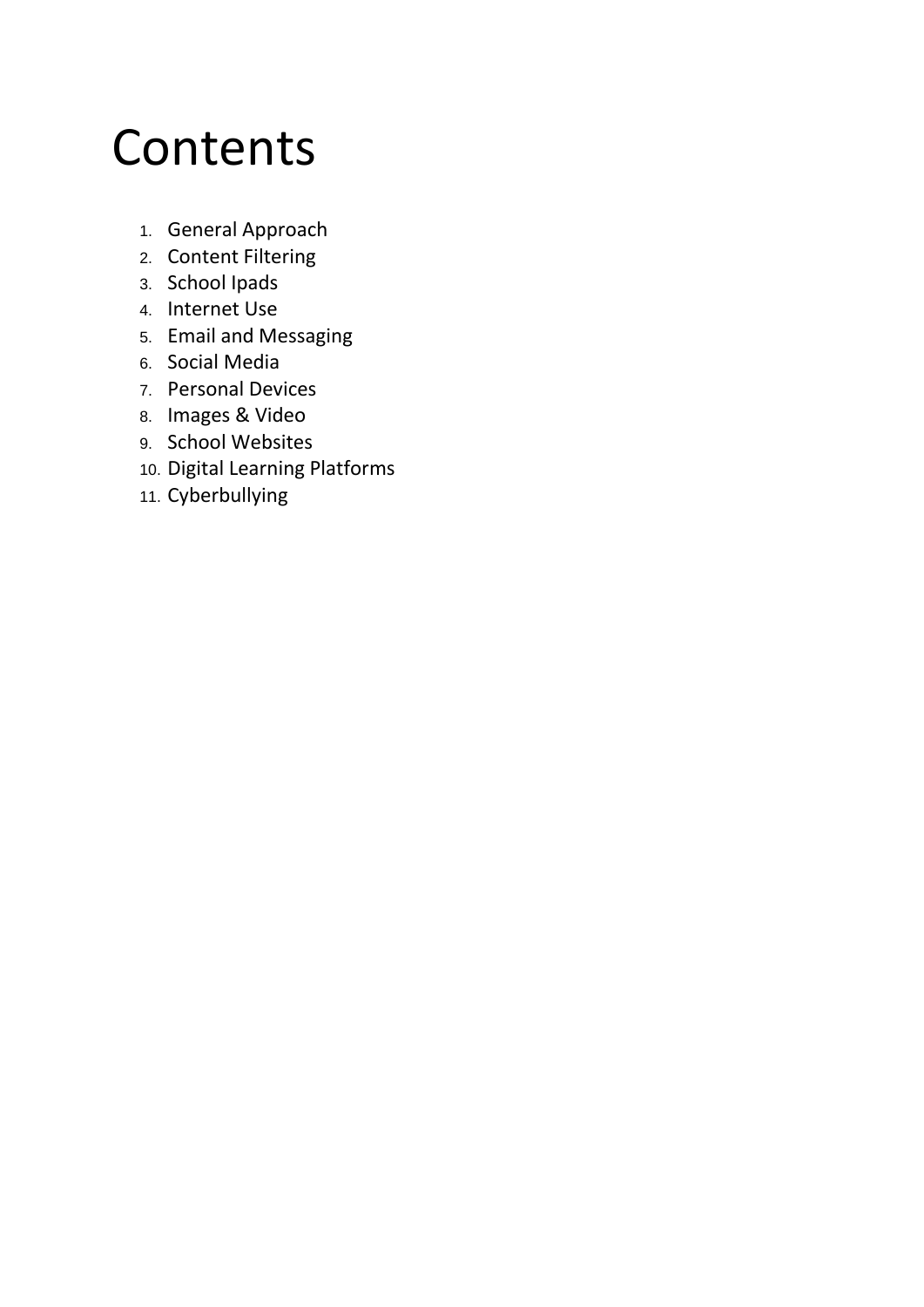# General Approach

The aim of this Internet Acceptable Use Policy (AUP) is to ensure that pupils will benefit from the learning opportunities offered by the school's internet resources in a safe and effective manner.

Internet use and access is considered a school resource and privilege. If the school AUP is not adhered to this privilege may be withdrawn and appropriate sanctions will be imposed.

When using the internet pupils, parents and staff are expected:

- To treat others with respect at all times.
- Not undertake any actions that may bring the school into disrepute.
- Respect the right to privacy of all other members of the school community.
- Respect copyright and acknowledge creators when using online content and resources.

This Acceptable Use Policy applies to pupils who have access to and are users of the internet in Rathgormack N.S.

It also applies to members of staff, volunteers, parents, carers and others who access the internet in Rathgormack NS.

Misuse of the internet may result in disciplinary action, including written warnings, withdrawal of access privileges, detention and, in extreme cases, suspension or expulsion. The school also reserves the right to report any illegal activities to the appropriate authorities.

Rathgormack N.S. will deal with incidents that take place outside the school that impact on the wellbeing of pupils or staff under this policy and associated Codes of Behaviour and Anti-Bullying policies. In such cases Rathgormack NS will, where known, inform parents/carers of incidents of inappropriate online behaviour that take place out of school and impose the appropriate sanctions.

Rathgormack N.S. employs a number of strategies in order to maximise learning opportunities and reduce risks associated with the Internet. These strategies are as follows:

- Filtering software and/or equivalent systems will be used in order to minimise the risk of exposure to inappropriate material.
- The school will regularly monitor students' internet usage.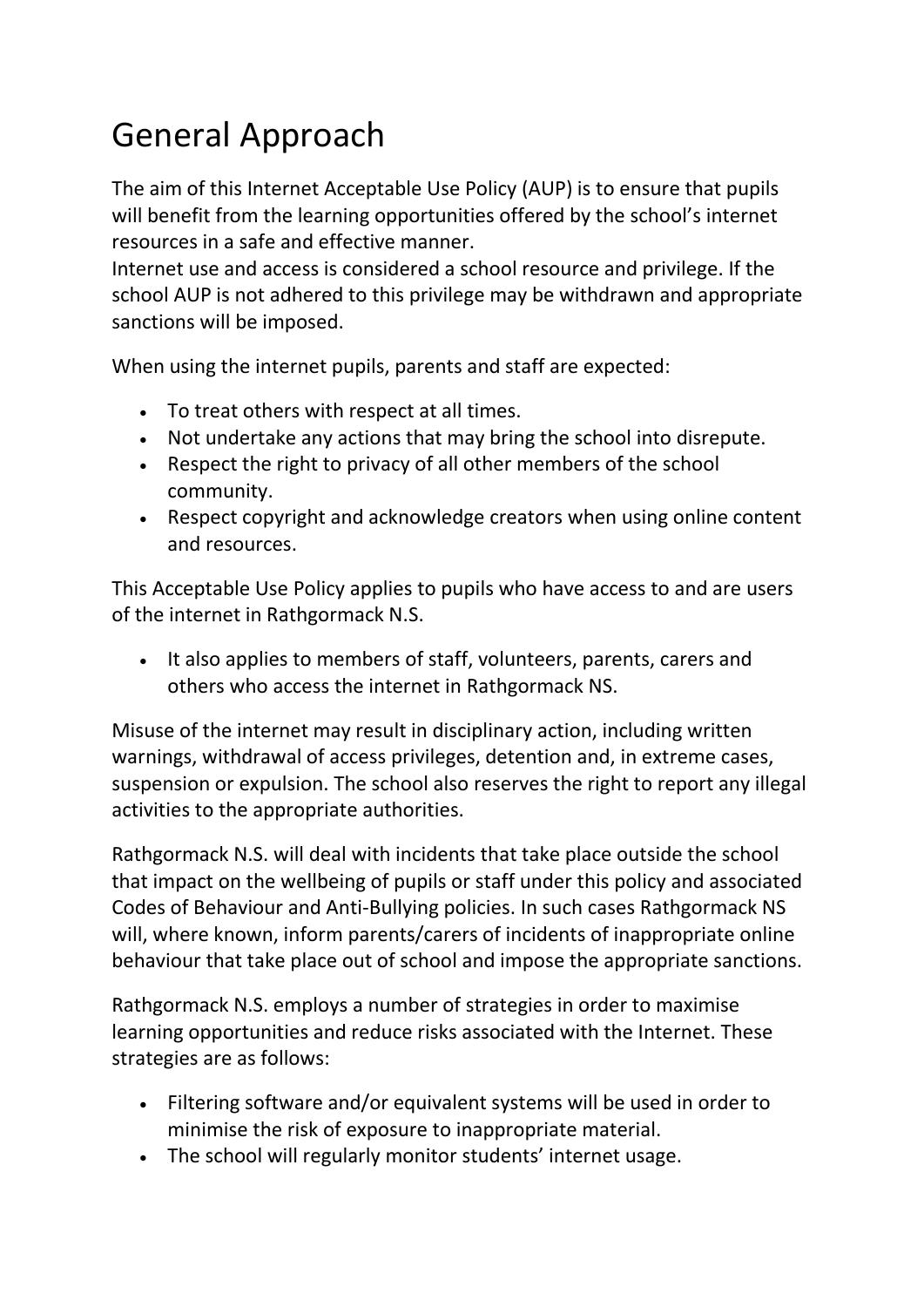- Uploading and downloading of non-approved software will not be permitted.
- Virus protection software will be used and updated on a regular basis
- Pupils will be provided with education in the area of internet safety as part of our implementation of the SPHE programme and the use of external agencies such as Zeeko.
- Teachers will be provided with continuing professional development opportunities in the area of internet safety.

The school will monitor the impact of the policy using:

- Logs of reported incidents.
- Monitoring logs of internet activity (including sites visited).
- Surveys and/or questionnaires of pupils, parents, and teaching staff.

Should serious online safety incidents take place, the school principal should be informed.

This policy has been formulated in accordance with the provisions of the Department of Education and relevant sections of:

- (a) The Education Act (1998)
- (b) Education (Welfare) Act (2000)
- (c) Equal Status Act (2000)
- (d) Education for Persons with Special Educational Needs Act (2004)
- (e) Disability Act (2005)
- (f) Children First Act (2017)
- (g) GDPR
- (h) Data Protection Act (2018)

(i) Department of Education: Child Protection Procedures for Primary schools

(j) NEWB Guidelines for Developing a Code of Behaviour (2008).

(k) DES Guidance on Continuity of Schooling for Primary Schools (May 2020)

(l) DES Guidance on Continuity of Schooling: Supporting Primary Pupils at very High Risk to Covid 19 (August 2020).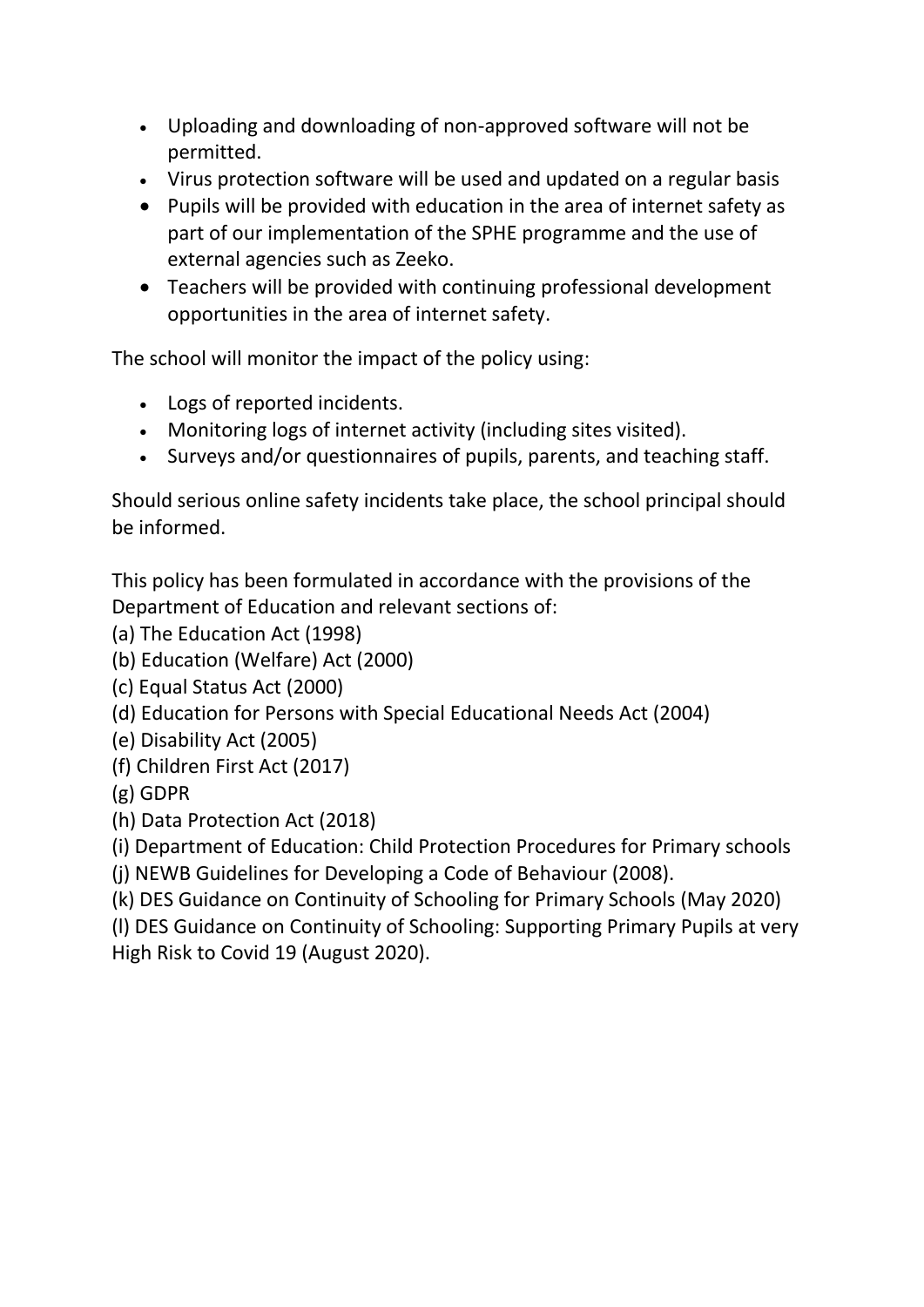#### Content Filtering:

Rathgormack NS has chosen to implement the following level on content filtering on the Schools Broadband Network:

 $\bullet$  Level 4:

This level allows access to millions of websites including games and YouTube but blocks access to websites belonging to the personal website category and websites such as Facebook belonging to the Social Networking category.

# School iPads:

Pupils will be allowed to use the school iPads throughout the year with the express permission of the classroom teacher/principal.

Pupils will handle the iPads with care at all times when in use.

Please see our school's ICT policy.

#### Internet Use:

Pupils will not intentionally visit internet sites that contain obscene, illegal, hateful or otherwise objectionable materials.

Pupils will report accidental accessing of inappropriate materials in the classroom to their teacher.

Pupils and staff will be aware that any usage, including distributing or receiving information, school-related or personal, may be monitored for unusual activity, security and/or network management reasons.

Pupils will use the Internet for educational purposes only.

Pupils will not download or view any material that is illegal, obscene, and defamatory or that is intended to annoy or intimidate another person.

Downloading by pupils of materials or images not relevant to their studies is in direct breach of the school's acceptable use policy.

Pupils will never disclose or publicise personal information or passwords.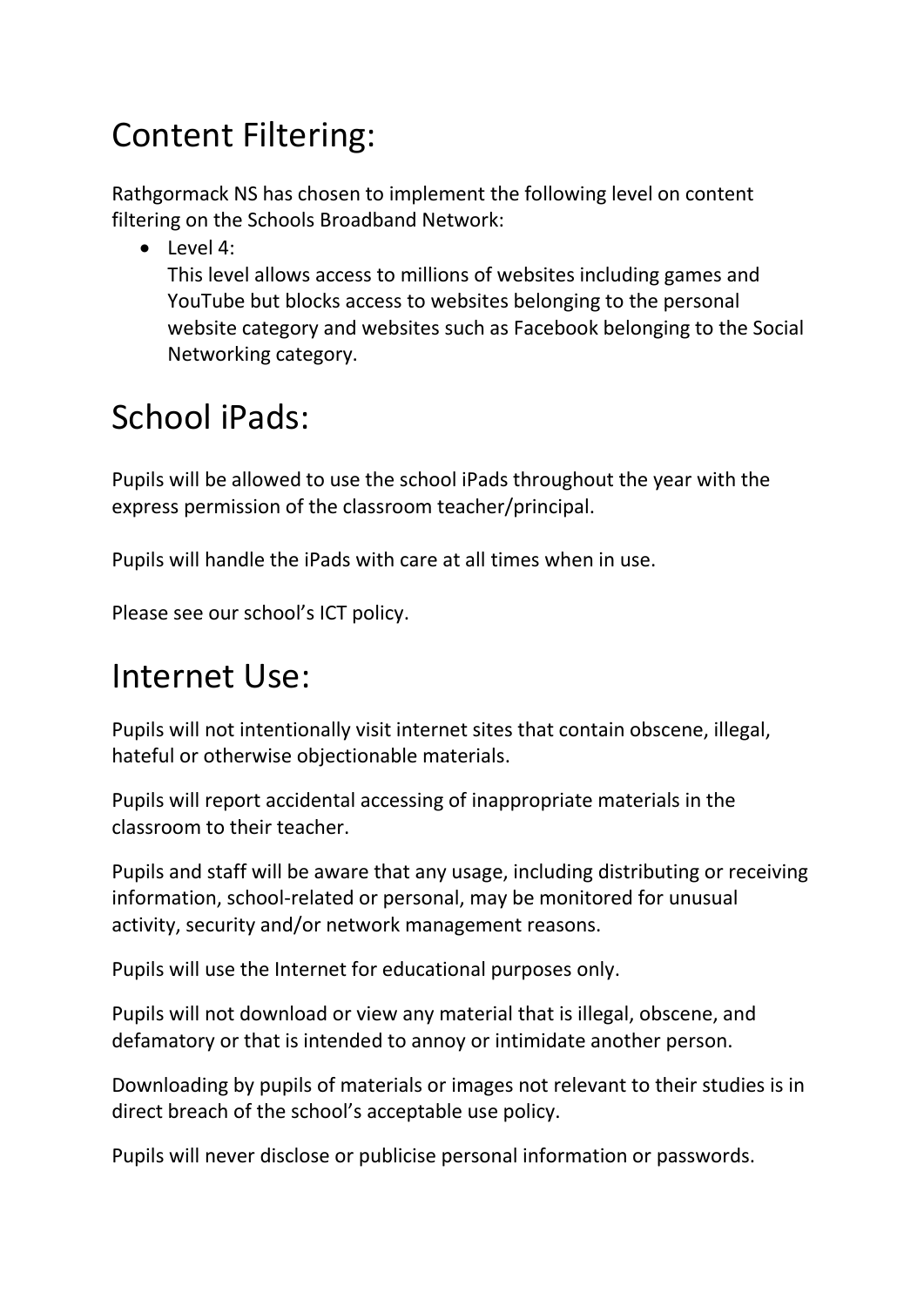Pupils will be aware that any usage of the internet and school's digital platform, including distributing or receiving information, school-related or personal, will be monitored for unusual activity, security and/or network management reasons.

### Email and Messaging

- Pupils will use approved class email accounts only under supervision by or permission from a teacher.
- Pupils will only use approved school email accounts.
- Pupils should not under any circumstances share their email account login details with other pupils.
- Pupils should not use school email accounts to register for online services such as social networking services, apps, and games.
- Pupils should be aware that email communications are monitored.
- Pupils will not send any material that is illegal, obscene, and defamatory or that is intended to annoy or intimidate another person.
- Pupils should immediately report the receipt of any communication that makes them feel uncomfortable, is offensive, discriminatory, threatening or bullying in nature and must not respond to any such communication.
- Pupils will not reveal their own or other people's personal details, such as addresses or telephone numbers or pictures.
- Pupils will note that sending and receiving email attachments is subject to permission from their teacher
- Pupils will not forward email messages or screenshots of emails or "reply all" without the permission of the originator
- Pupils must only use their school email for school related activities and for registering on school based activities only. The use of personal email addresses is not allowed for school based work.
- Pupils should not use school email accounts to register for online services, social networking, apps or games.
- Pupils should report the receipt of any communication that makes them feel uncomfortable, is offensive, discriminatory, threatening or bullying in nature and must not respond to any such communication. Pupils should report any such communications to a teacher.
- All emails and opinions expressed in email are the responsibility of the author and do not reflect the opinion of the school.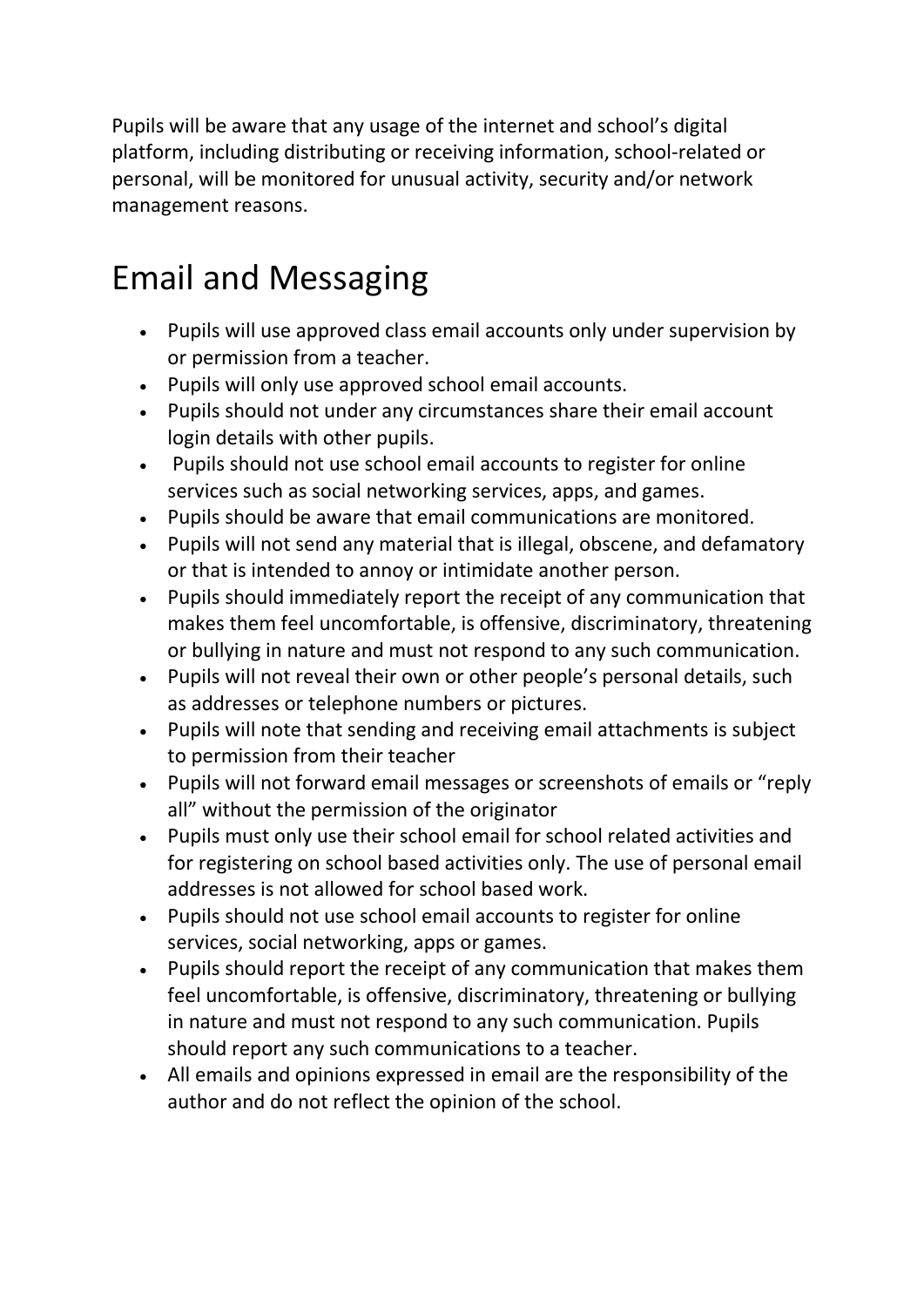# Social Media

The following statements apply to the use of messaging, blogging and video streaming services in Rathgormack NS:

- Use of instant messaging services and apps including Snapchat, Whats Apps, G Chat etc. is not allowed in Rathgormack NS.
- Use of blogs such as Word Press, Tumblr etc. is not allowed without express permission from teaching staff.
- Use of video streaming sites such as YouTube and Vimeo etc. is allowed with express permission from teaching staff.

All members of the school community must not use social media and the internet in any way to harass, insult, abuse or defame pupils, their family members, staff, other members of the Rathgormack NS community

Staff and pupils must not discuss personal information about pupils, staff and other members of the Rathgormack NS community on social media.

Staff and pupils must not use school email addresses for setting up personal social media accounts or to communicate through such media.

Staff and pupils must not engage in activities involving social media which might bring Rathgormack NS into disrepute.

### Personal Devices

Pupils using their own technology in school should follow the rules set out in this agreement, in the same way as if they were using school equipment.

The following statements apply to the use of internet-enabled devices such as tablets, gaming devices, and digital music players in Rathgormack NS:

- Pupils are only allowed to bring personal internet-enabled devices into Rathgormack NS with expressed permission from staff.
- Pupils are only allowed to use personal internet-enabled devices during lessons with expressed permission from teaching staff.
- Pupils are not allowed to use personal internet-enabled devices during social time.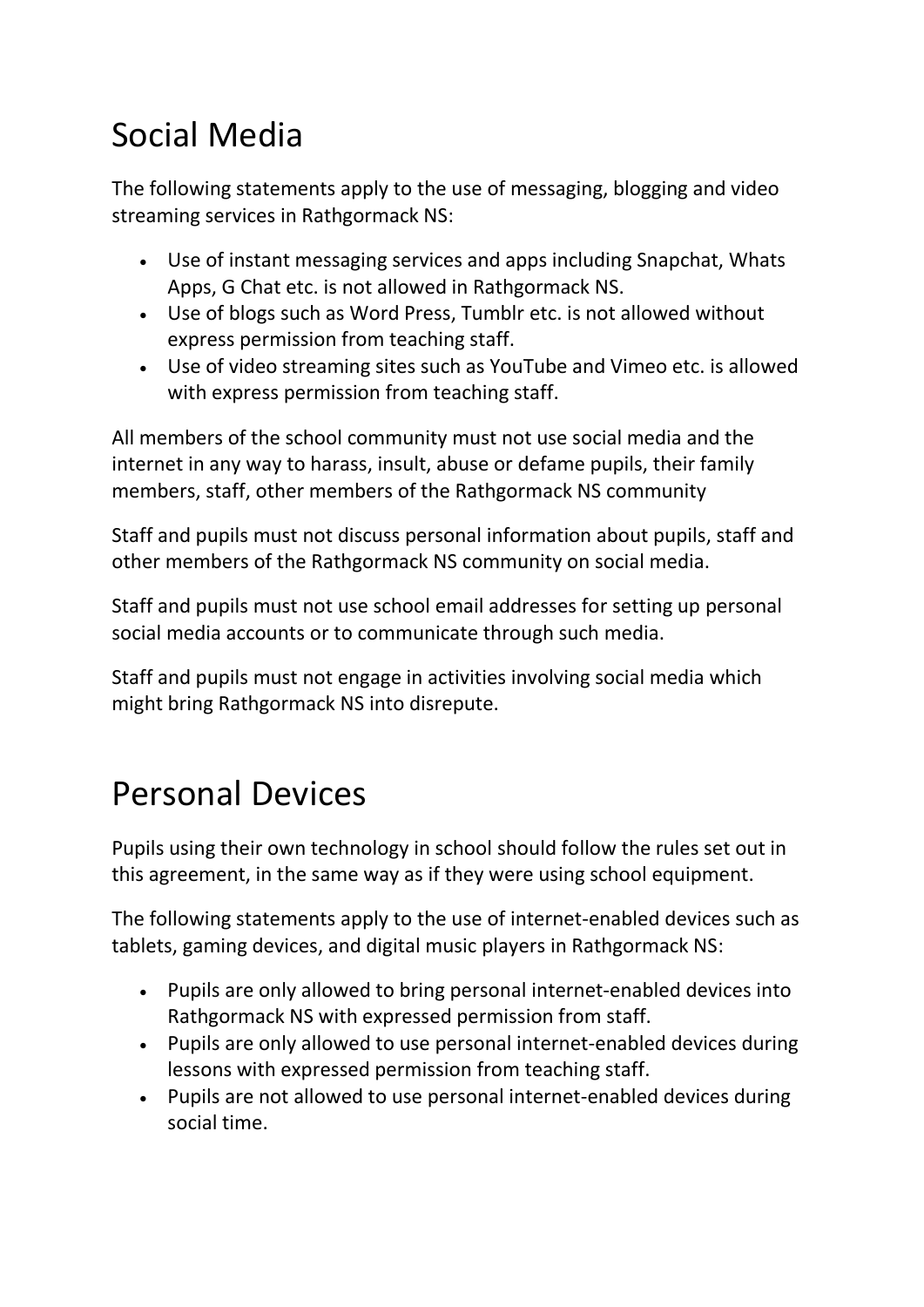### Images & Video

Care should be taken when taking photographic or video images that pupils are appropriately dressed and are not participating in activities that might bring the individuals or the school into disrepute.

All pupils must not take, use, share, publish or distribute images of others without their permission.

Taking photos or videos on school grounds or when participating in school activities is only allowed with expressed permission from staff.

Written permission from parents or carers is obtained from parents when enrolling their child in the school for publishing photographs of pupils on the school website.

Pupils must not share images, videos or other content online with the intention to harm another member of the school community regardless of whether this happens in school or outside.

Sharing explicit images and in particular explicit images of pupils and/or minors is an unacceptable and absolutely prohibited behaviour, with serious consequences and sanctions for those involved. Sharing explicit images of other pupils automatically incurs suspension as a sanction.

# School Websites

The website will be regularly checked to ensure that there is no content that compromises the safety, privacy, or reputation of students or staff.

Projects, artwork and school work may be published on the internet in accordance with clear policies and approval processes regarding the content that can be loaded to the school's website.

The publication of student work will be coordinated by a teacher/principal.

Personal student information including home address and contact details will not be published on Rathgormack NS web pages.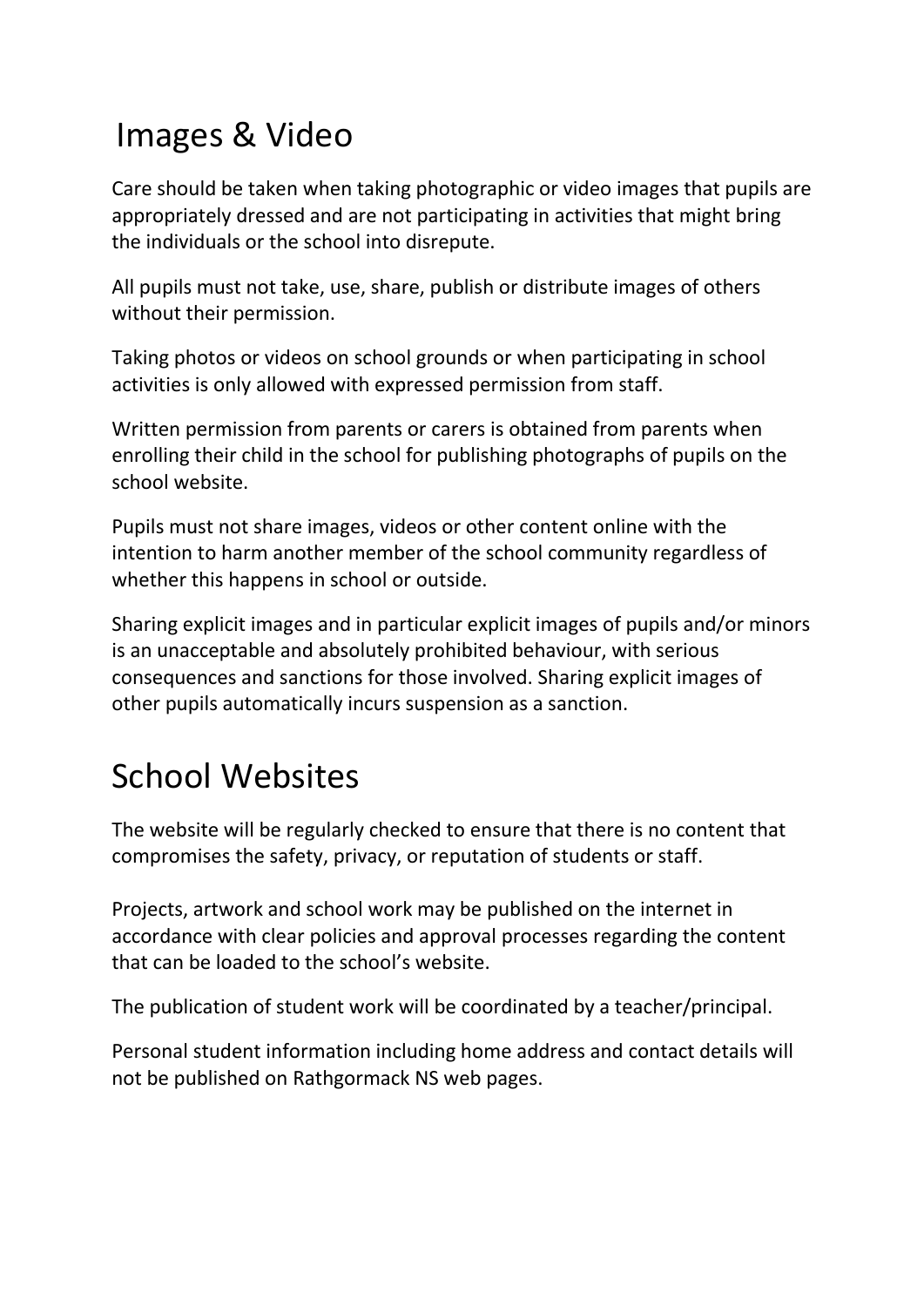# Digital Learning Platforms

Rathgormack NS digital learning platform (Aladdin) is managed by the school. This platform should enable two-way communication.

In response to this time of uncertainty regarding Covid-19 school closures, Aladdin will help maintain the link between school and home. In the event of another whole or partial school closure, we aim to continue to communicate with our pupils through various means. We recognise that online safety is of huge importance and the aim of this section of the document is to help to protect both school staff and pupils, while teaching and learning online.

All school-related media and data should be stored on the school's platform.

The use of digital platforms should be used in line with considerations set out in the school's data protection plan (GDPR).

Passwords for digital platforms and accounts should not be shared.

The primary obligation of all schools is to the welfare of the learners in their school. This policy, therefore, seeks to ensure that remote learning is safe for all student learners and that personal and sensitive data is also protected under GDPR legislation.

Schools must ensure that learning takes place in an environment that is respectful and fair and meets its statutory duties.

This is a working document; as we continue to explore options available to support distance learning, the document will be updated accordingly.

Teaching and Learning is always evolving, especially, as we move deeper into the 21st century. Developments in IT provide us all with great opportunities as learners and teachers. Never before has there been greater scope to learn using technology and it continues to change the learning relationship between teachers and students. Advances in technology mean that assignments can be delivered remotely and that greater access to information on the internet affords the opportunities for real learning to take place under the watchful and professional guidance of the teacher.

However, whether a child is being directed remotely or via a traditional classroom environment, it is very important that all partners are aware that once a learning exchange takes place between a student and teacher, whether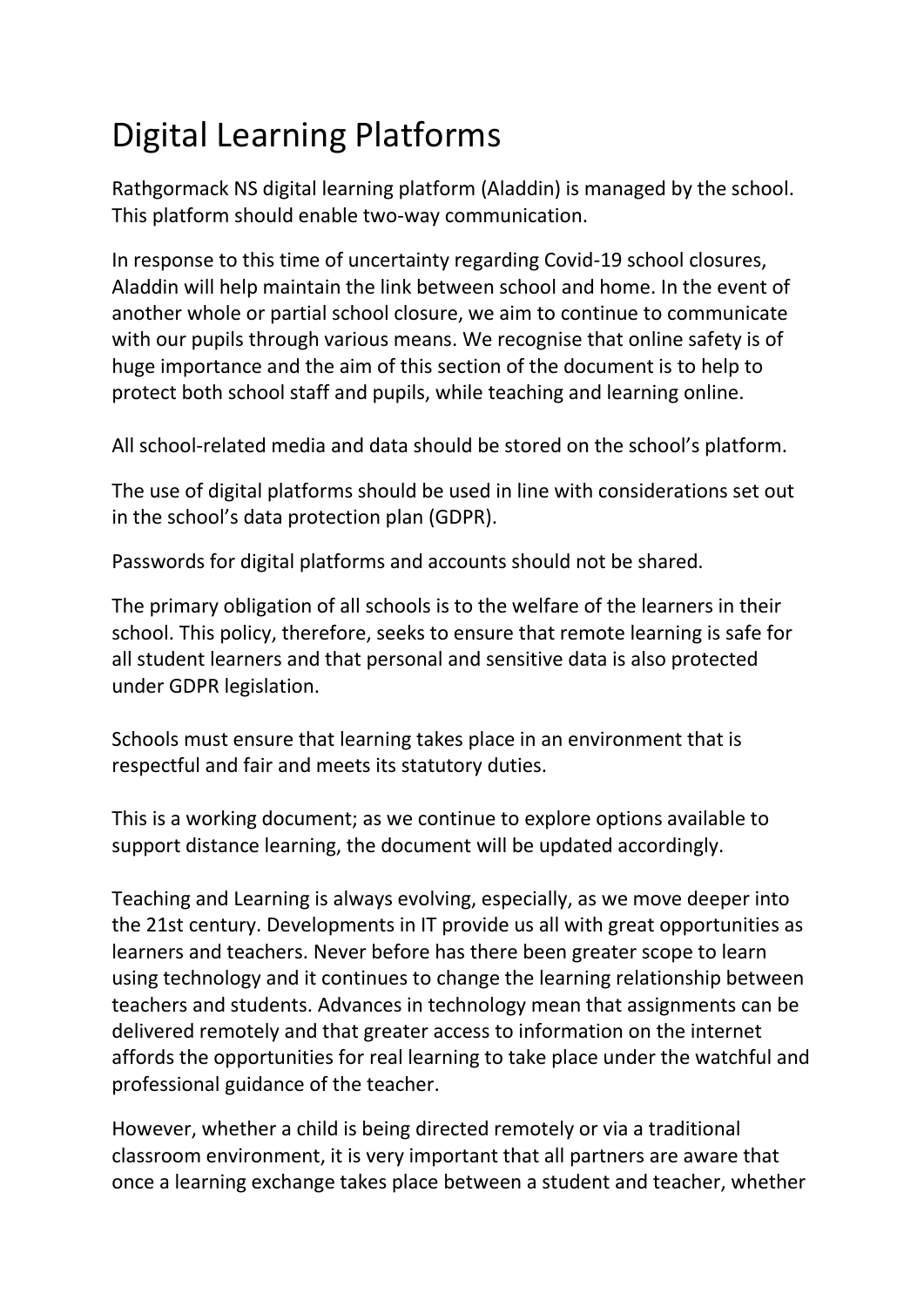at home or school, the same statutory rules apply i.e. the school's Code of Behaviour and all of the school's policies apply.

We recognise that online collaboration is essential for distance learning and that families are in favour of increased opportunities to maintain the connection between school and home.

Rathgormack NS uses a variety of child friendly, online tools, which assist in providing more effective teaching and learning, while also enabling greater communication between staff, families and students.

Guidelines for Good Online Communication in Rathgormack NS:

- Staff, families and students are expected to behave in an appropriate, safe, respectful and kind manner online.
- It is the duty of parents/guardians to supervise children while they are working online and to ensure that any content submitted to their teacher is appropriate.
- Staff members will communicate with pupils and their families via Aladdin Connect.
- Any electronic forms of communication will be for educational purposes and to allow for communication with families.
- Students and staff will communicate using tools which have been approved by the school and of which parents have been notified
- Parental permission will be acquired before setting up a profile for a pupil on a communication forum.
- For security reasons, passwords will be provided to families, where applicable.
- Rathgormack NS cannot accept responsibility for the security of online platforms, in the event that they are compromised.
- Rathgormack NS will use two online platforms for communicating and connecting with our families / pupils. Our Remote Teaching and Learning will include a combination of assigned work, lessons (Aladdin) and when needed links to YouTube videos.
- Aladdin Connect: Staff will communicate regularly with parents and pupils via Aladdin Connect. All families are asked to download the Aladdin Connect App and log into the School's account and to check it daily for updates and important information from the principal and teachers.
- Parental queries will be addressed during school hours only (9:00am-2:40pm) and should relate strictly to your child's teaching and learning.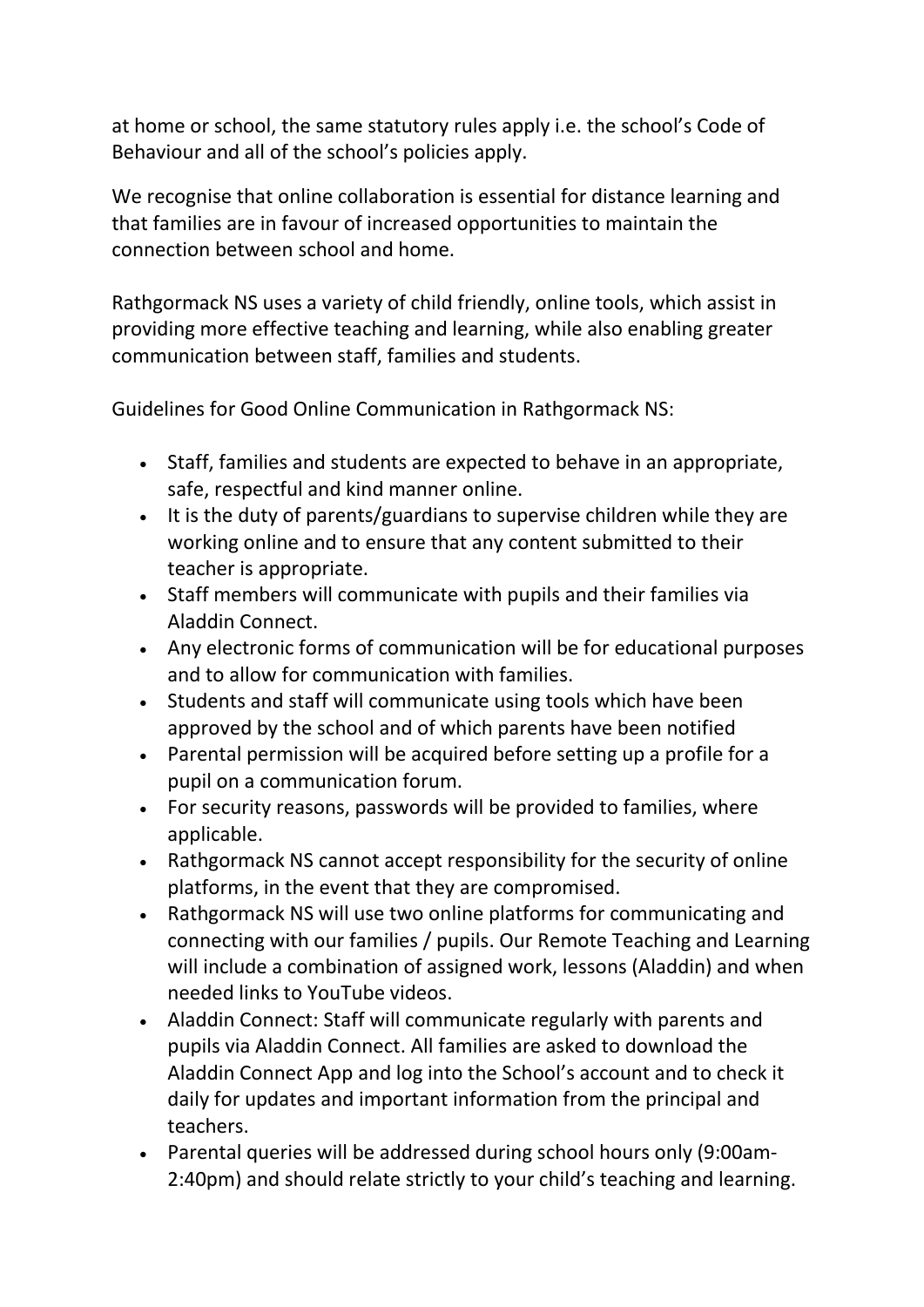Youtube is a video platform that will enable teachers and pupils to connect via a pre-recorded link. Teachers will send this link to pupils only to send pre-recorded lessons.

Rules & Remote Teaching and Learning Protocols for Students:

- Submit work and pictures that are appropriate, having an adult look over the work before submitting is recommended
- Use of kind and friendly words
- Check assigned work each week.
- Communication may only take place during normal school hours.
- The normal school calendar will apply.
- The following school policies apply to remote teaching and learning: Code of Behaviour, Anti- Bullying Policy and the Acceptable Use Policy.

#### Guidelines & Remote Teaching & Learning Protocols for Parents / Guardians:

- It is the responsibility of parents and guardians to ensure that pupils are supervised while they work online.
- Check over the work which pupils send to their teacher, ensuring it is appropriate.
- Continue to revise online safety measures with pupils
- Ensure protocols for pupils are adhered to.
- Check-in on their child's school work on a daily basis and talk to their child about the work being assigned.
- Teaching and Learning best practice will continue to apply, with students expected to present all assignments to the best of their ability and on time, where possible in this evolving and unprecedented situation.
- The health and wellbeing of all is paramount. Circumstances may change for any of us unexpectedly; teachers or parents, so please keep schooling in perspective and do not allow anything school related to impinge on your child negatively. You are the primary educator of your child and you make those calls. We encourage a little work every weekday for routine.
- We provide work and guidance and ask parents and pupils to do their best and that is all.

In so far as possible, provision for SEN students will be made when using Remote Learning methodologies.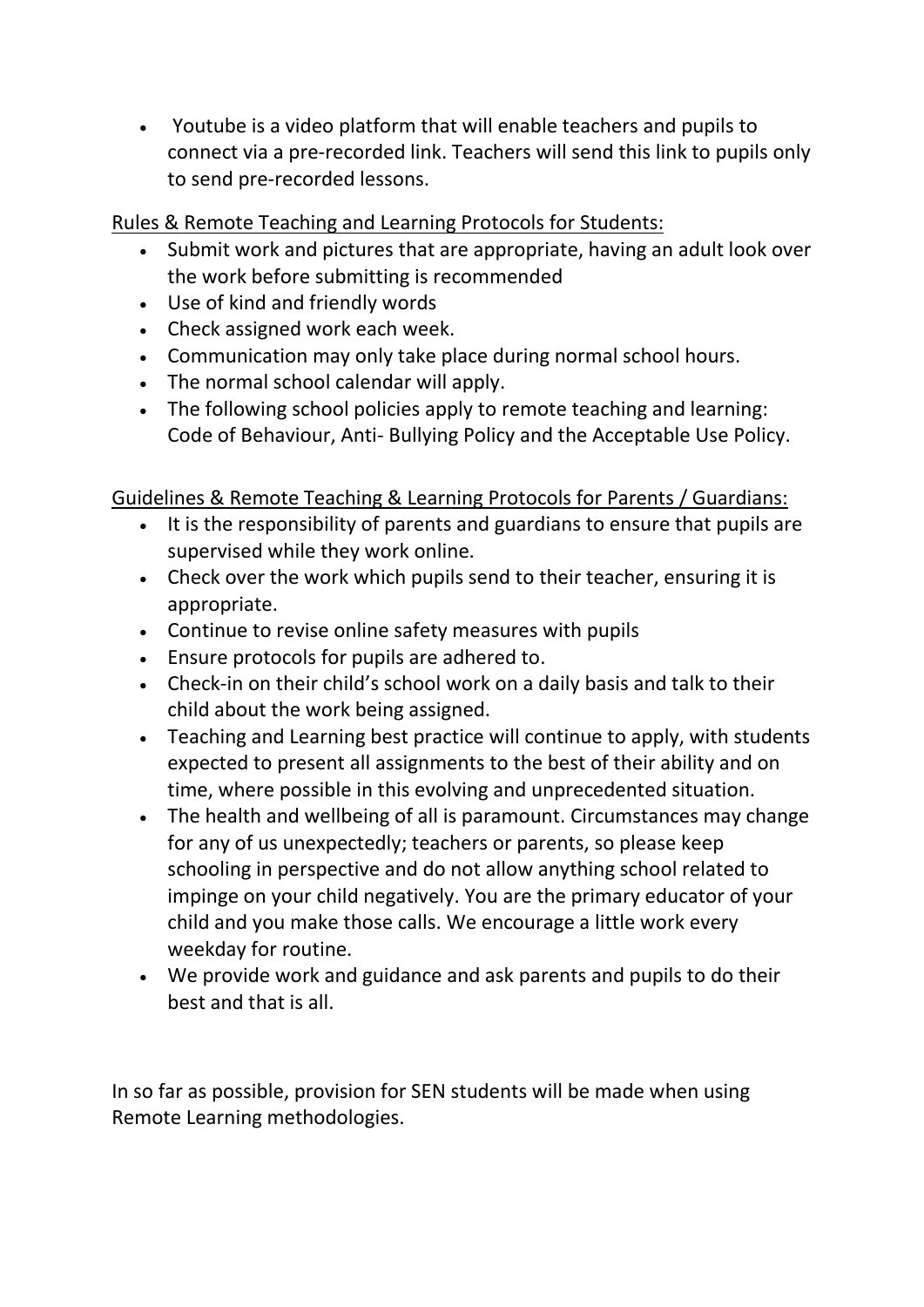In so far as possible, provision for student at very high-risk to Covid 19 will be made when using Remote Learning methodologies.

Remote Teaching & Learning Protocols for Teachers / SNA's:

- Check uploaded work each week
- Communication may only take place during normal school hours
- The normal school calendar will apply
- The following school policies apply to remote teaching and learning: Child Protection Policy, Data Protection Policy.

Remote Teaching & Learning Provision specifically for the following Covid-19 related scenarios/ Provision for children who are at very high risk to Covid 19:

- The school will engage directly with relevant parents, regarding remote educational provision for children who are deemed to be at very high risk to Covid-19 (see HSE Guidelines) where medical certification has been provided to the school.
- In the case of all other children who are instructed to self-isolate by their GP or HSE Public Health, educational provision will be provided as follows:
- Children who are awaiting Covid 19 test results for themselves or a family member and have been instructed by their GP to isolate at home for a few days. These pupils will be supported to catch up on their learning on their return to school.
- Children isolating at home on instruction from their GP due to a confirmed case within their own family/close contact outside of school (14-day isolation period). Teacher will send on weekly work via Aladdin or via a hard copy of the assigned work left with the child's books.
- School bubble (whole class) instructed by HSE Public Health to selfisolate (14 day isolation period). Teacher will engage with the class daily on Aladdin.
- Whole school closure as instructed by HSE Public Health (duration of closure will be advised by Public Health). Teachers will engage with pupils, using a blended approach of pre-recorded lessons and daily interactions on Aladdin.
- Please note that the current situation is quite fluid and these circumstances may vary throughout the year.

There will be no school work set for planned school closures / holidays: there will be no interaction on Aladdin during these times.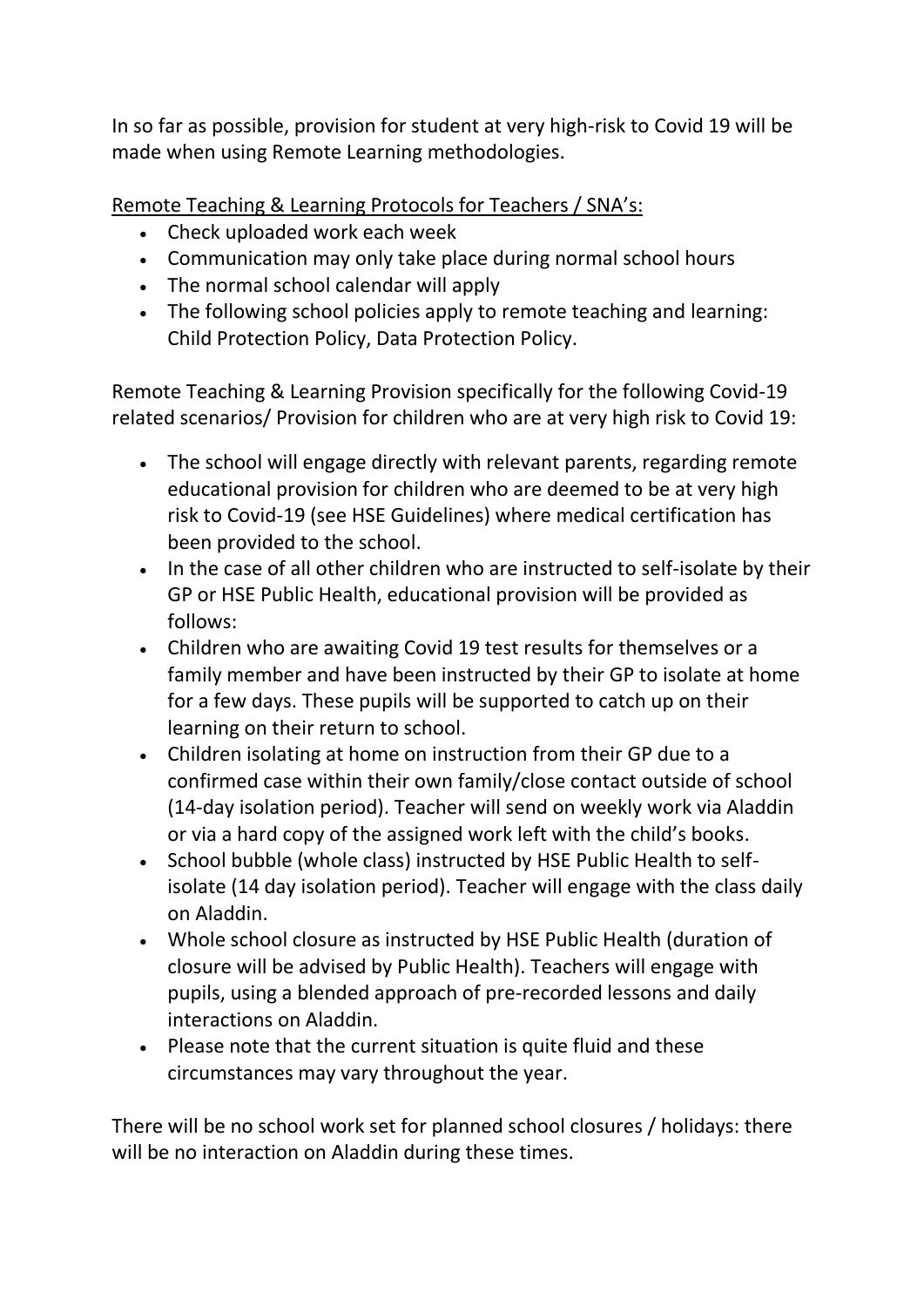Please keep note of postings on the school app as it is our main mode of communication going forward.

Our Distance Learning Policy will be subject to regular monitoring and reviewed by the school staff and is subject to change, in light of any guidance or instruction received from Department of Education and Skills and / or HSE Public Health.

#### Recommended Apps

In addition to a pared back plan of work for your child/children, we suggest the following Apps for your child's use too, if you can access them. If not, do not worry, they are helpful but not essential.

- Doulingo: most suitable from 2nd class upwards. Excellent app. Tests your child Irish ability level at the start and they work away at their own level for 10mins daily
- Mathduel: For tables. Fun and interactive
- Starfall: For spellings. Again, very child friendly and useful to keep spellings progressing without feeling like schoolwork
- Jolly Phonics App: to keep up phonics learning for infant classes
- Dolch Words Apps: (there is a wide range available): for the development of sight words
- Nessy Apps: for reading for pupils with dyslexia or difficulties
- PinkFong: Digital stories for infant classes. Excellent and engaging
- Khan Academy: Useful for maths for older pupils especially
- Kahoot: for general knowledge and quizzes
- Toontastic: probably the best app ever for digital storytelling. Pupils can devise their own digital story, picking a range of characters, settings, even musical background. They plan a beginning, middle and end to their story and can record their own voices to tell the story
- Puppetpals: similar to toontastic; useful for younger pupils. They can record themselves telling the story also.